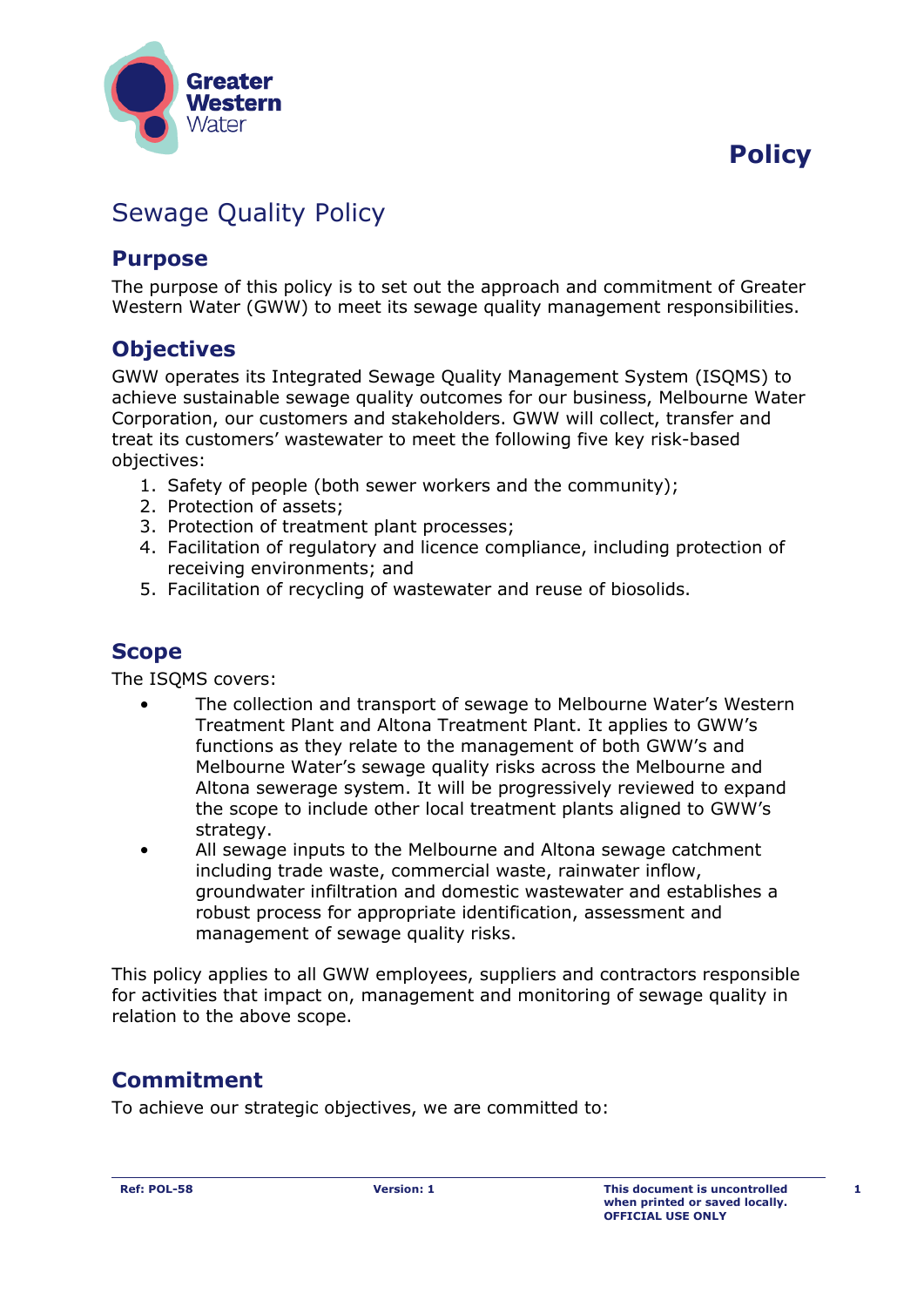



- Maintain ISO22000 accreditation, and being an active participant in the ISQMS management and steering groups;
- Maintain robust processes for appropriate identification, assessment and management of sewage quality risks;
- Implement the waste hierarchy principles, which outlines the following order of preference for waste management- avoid, reuse, recycle, treatment, containment and safe disposal as suitable to meet sewage quality objectives;
- Meet our obligations under the Bulk Sewage Transfer, Treatment and Disposal Agreement with Melbourne Water Corporation;
- GWW being influential in creating a better functioning water industry through great partnerships with Melbourne Water, South East Water and Yarra Valley Water in managing metropolitan Melbourne sewage quality; and
- Support the Melbourne Sewerage Strategy in the provision of wastewater services.

### **Strategy/implementation**

To implement this Policy, GWW will, in partnerships with stakeholders and relevant agencies:

- Adopt and implement Hazard Analysis and Critical Control Point (HACCP) principles of risk management via third party certification of our ISQMS to ISO 22000 standard;
- Maintain systems to monitor sewage quality and effective implementation of the ISQMS;
- Maintain sewage quality expertise and capability;
- Establish regular sewage quality monitoring programs and make these results available to Melbourne Water;
- Meet our obligations to customers outlined in our Trade Waste Customer Service Code;
- Maintain incident response and emergency management systems;
- Participate in the sewage quality management and steering groups with the other Melbourne water retailers and Melbourne Water; and
- Continually improve our practices by assessment of our performance against the objectives of this policy and stakeholder expectations;
- Progressively review and expand the scope of the ISQMS to include local treatment plants aligned to GWW's strategy
- Maintain the competencies and communication (both internal and external) frameworks detailed within the ISQMS Reference Manual.

### **Roles and responsibilities**

The Board is responsible for overseeing the implementation of the policy. The Executive Leadership Team is responsible for incorporating GWW's sewage quality responsibilities into business planning and operational activities.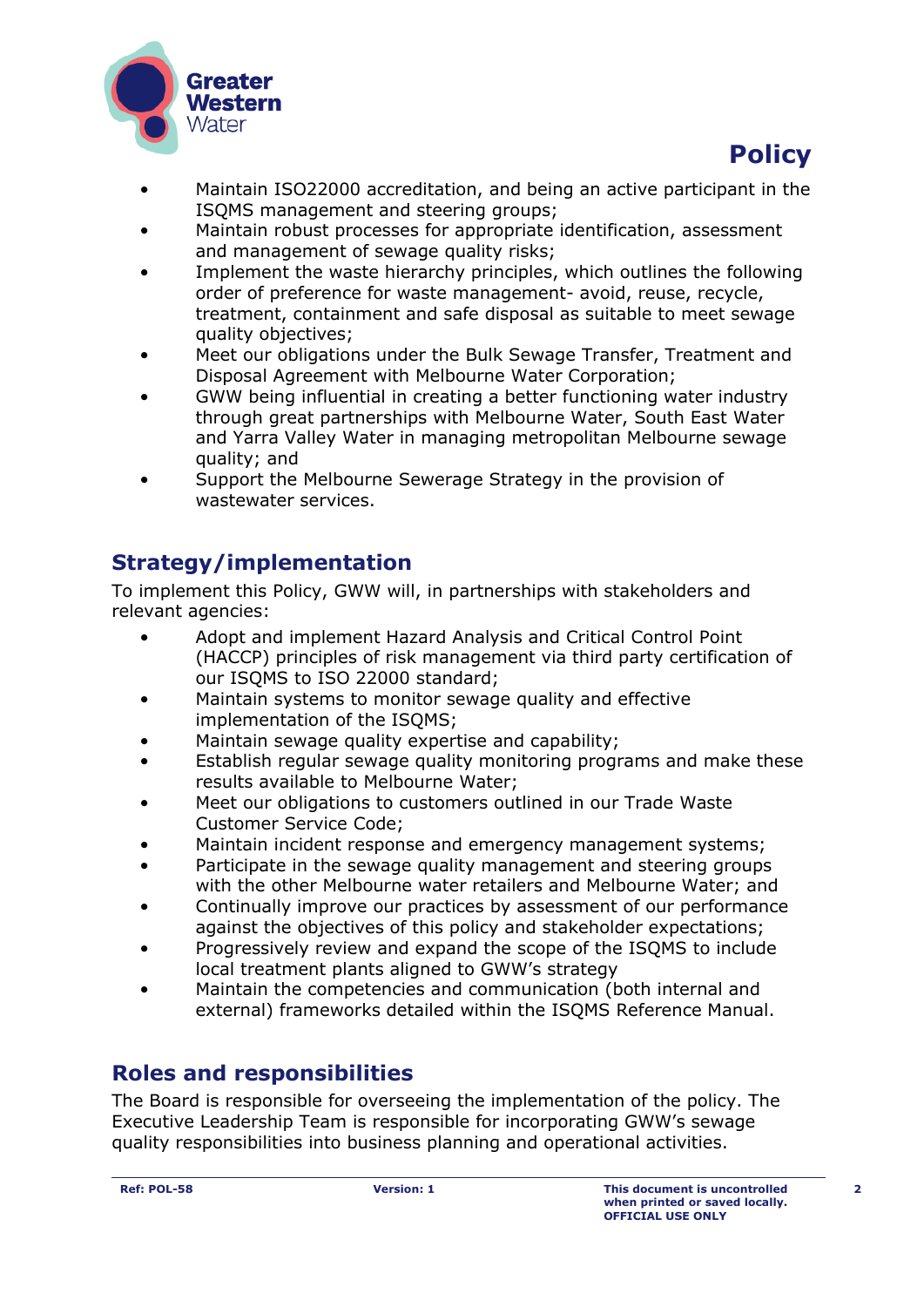



The General Managers, responsible for waste water and recycled water treatment plant operations and trade waste are responsible for directing, reviewing and reporting upon the implementation of the Sewage Quality Policy at GWW.

Managers and Team Leaders whose activities impact on the management and monitoring of sewage quality are responsible for understanding, implementing, maintaining and continuously improving the ISQMS.

All employees are responsible for complying with relevant GWW policies, guidelines and processes and having an understanding of how their work functions are affected by this Policy.

#### **References**

Other relevant GWW Policies, Procedures & Guidelines include:

Environmental Policy Risk Management Policy Occupational Health and Safety Policy Alternative Water Policy Statement of Obligations Bulk Sewage Transfer, Treatment and Disposal Agreement ISQMS Reference Manual GWW Trade Waste Customer Charter Incident Response Management System Manual Water Act 1989 Water (Trade Waste) Regulations 2014 Environment Protection Act 2017 Trade Waste Customer Service Code Melbourne Sewerage Strategy 2018

#### **Review process**

The policy will be reviewed annually or more frequently as required.

#### **Approved by the Board on 27 April 2021 Next due for review by the Board in June 2022**